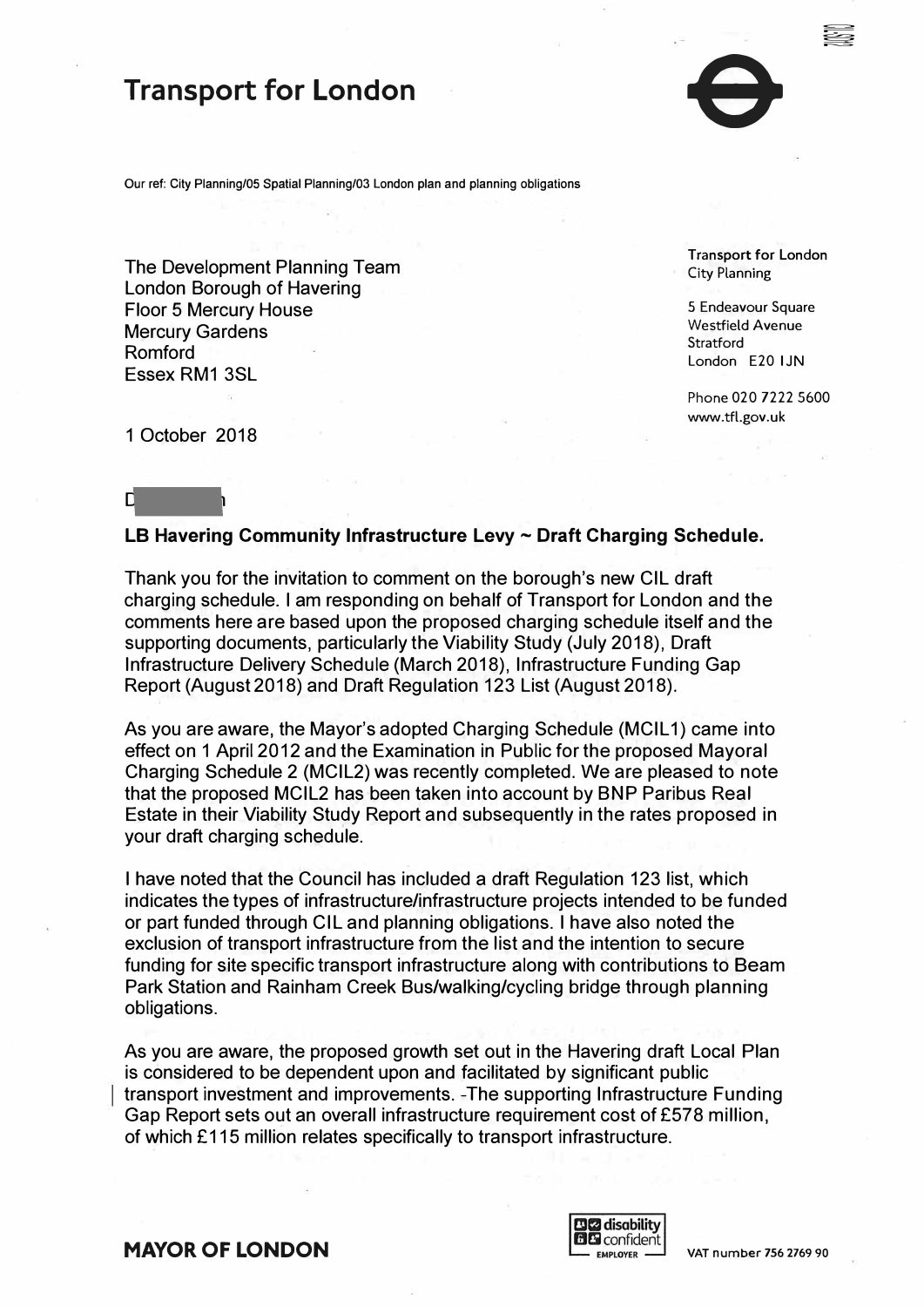I am concerned that the proposed approach to CIL and planning obligations may restrict the ability to secure much needed funding for transport infrastructure in the borough. It is also at odds with the Havering draft Local Plan which sets out in paragraph 14.0.20 that *"funds secured through GIL will be used to deliver key community infrastructure as such as education, health facilities, libraries, community care, community facilities and transport projects (except certain site specific works)."* Therefore, TfL requests that transport be included in the Regulation 123 list so that, where appropriate, transport infrastructure can be funded to enable and support growth.

As TfL may have a key role in the delivery of projects in Havering, we would wish to work closely together in developing transport proposals, ensuring that current thinking on potential transport infrastructure projects and their funding is aligned. We also believe that there would be value in identifying a small number of transport schemes that could be funded or part funded through borough CIL receipts in order to support the growth proposed by the borough. It would be worthwhile exploring the potential for joint working and/or funding in some cases in order to bring forward certain schemes.

In respect of the Draft Infrastructure Delivery Plan and Infrastructure Funding Gap Report, I make the following observations:

- i) Romford Station Crossrail Complementary Measures (CCM): TfL has funded LB Havering £1,667,500 through the CCM programme between 2015/16 and 2017/18 for interchange and public realm improvements at Romford station. This scheme (in terms of TfL CCM funding) has now completed and there is no future funding for this scheme.
- ii) Bus stop accessibility: TfL's Bus Stop Accessibility programme has funded boroughs to deliver bus stop accessibility over recent years but that programme has now closed. TfL would expect that any new bus stop provision installed in the future would meet accessibility standards. It would be helpful to know the amount remaining to make up the £300k cost in the Table in Appendix 2 of the Infrastructure Funding Gap Report. ù.
- iii) Gallows Corner Junction: We are aware of LB Havering's aspirations. in relation to Gallows Corner and there are ongoing discussions regarding this linked to the current review of the asset condition.
- iv) Romford Ring Road Liveable Neighbourhood Scheme and Beam Parkway LIP Major Scheme: TfL is currently working with LB Havering on the above two schemes. Funding for implementation will be subject to modelling and scheme approvals, however, we would expect that the Romford scheme would be completed prior to 2021.
- v) Tram/Light Rail Link: TfL suggest that the scope should be broadened to include high quality bus transit as well as rail modes.